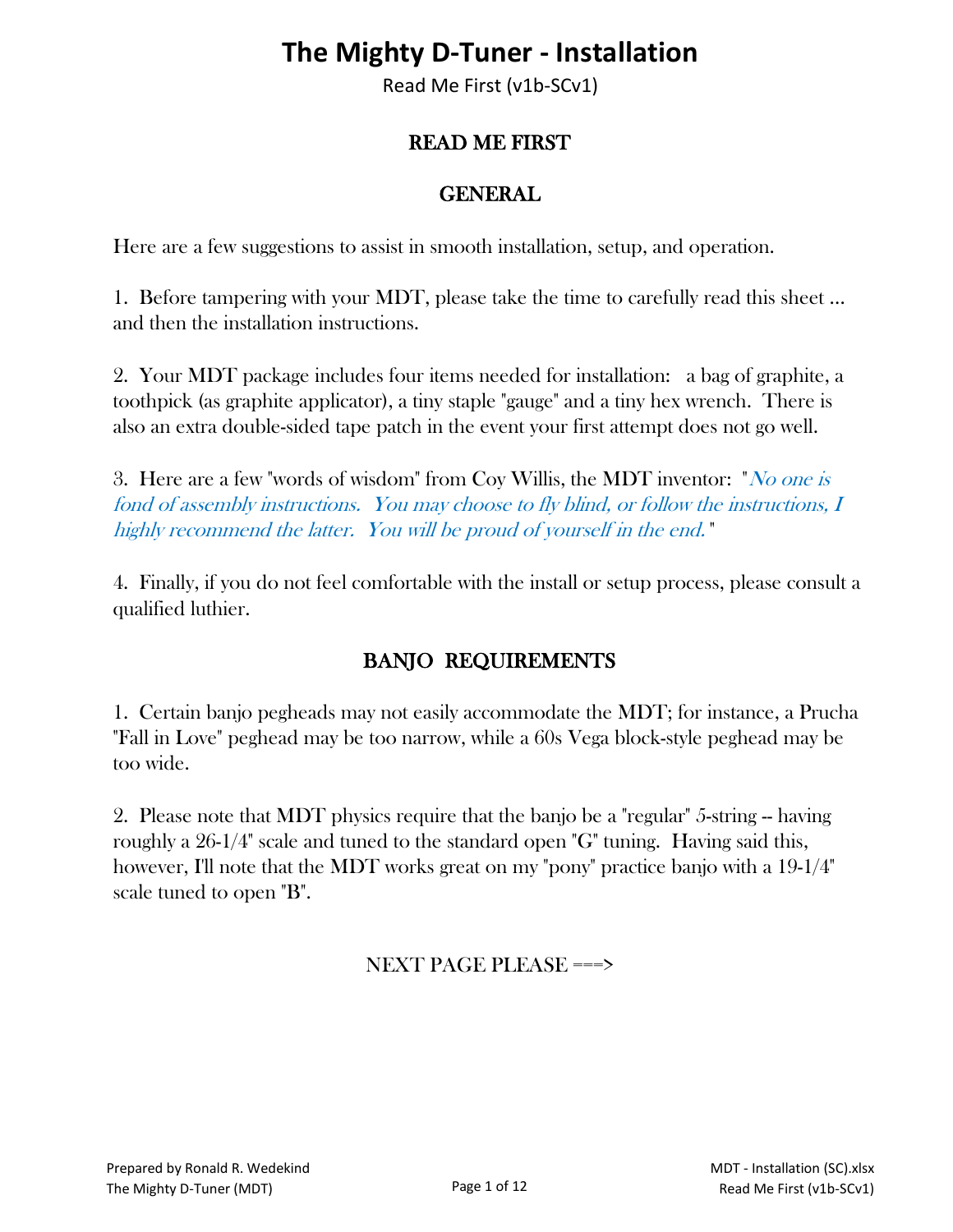### **The Mighty D-Tuner - Installation**

Read Me First (v1b-SCv1)

# button button knurled nuts MDT base brass tubes wires

KNURLED NUTS, STOP PINS and TUNER BUTTONS

1. As placed in the MDT package, the tuner **buttons** were set – and secured – in the "D" tuning (CW) position. They should remain secured until instructions say to move them. Reason: inside the MDT is a tiny "stop pin" for each tuner ... the button in the "D" (CW) position helps to hold the stop pin in place.

2. As placed in the MDT package, the **knurled nuts** were set close to their full clockwise (CW) position. Do NOT turn the knurled nuts until instructions say to. Reason: this position helps to hold the stop pin ... and enables maximum string pitch adjustment when fine tuning.

3. When instructions say to turn a **knurled nut**, be sure that the tuner **button** is in the " $G$ " tuning (CCW) position ... being careful, however, to turn the knurled nut no more than one half (1/2) turn ... and then rotate (or "snap") the tuner button back-and-forth. *Reason:* turning the <u>nut</u> more than  $1/2$  turn with out button back-and-forth could compromise the MDT operation.

NOTE: The three items above will help prevent the "stop pin" from becoming misaligned ... important because if the pin gets misaligned, the knurled nut will no longer be able to adjust string pitch.

#### NOW, ON TO THE INSTALLATION!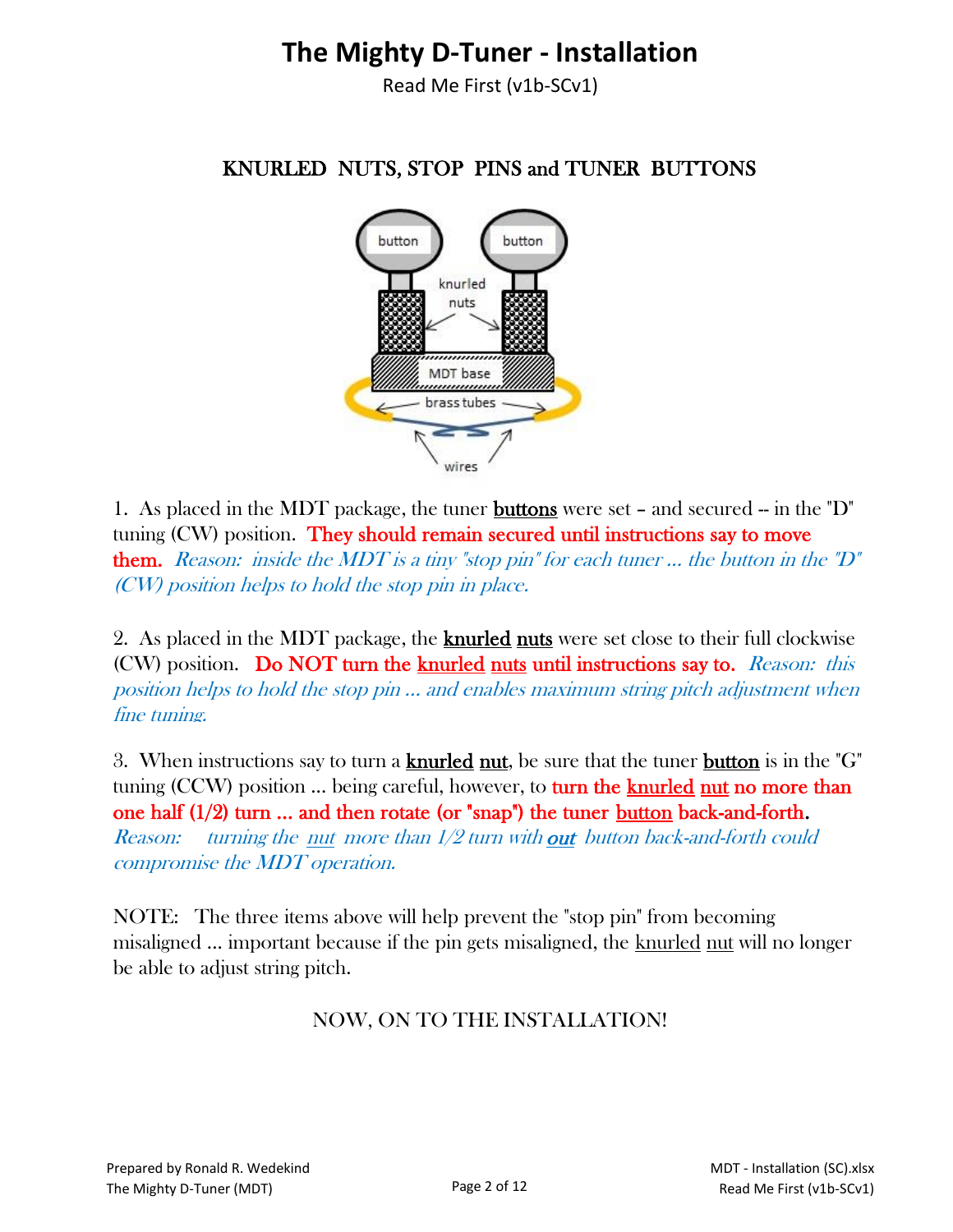Installation (v8b2-SCv1)

#### INSTALLATION

Installation of The Mighty D-Tuner (aka, MDT) involves three main steps:

a) MOUNT - to peghead

- b) SETUP adjust tubes and wires (a one-time adjustment)
- c) FINE TUNE adjust the knurled nuts for the D-tuning.

Please read through the detailed steps below. If you feel comfortable performing these steps, then continue; if not, please consult with a qualified luthier.

MOUNT Mounting the MDT to your banjo is easy with the double-sided tape that is secured to the bottom of the MDT base. There are holes in the base for screws, but screws are not needed as the 3M VHB tape holds extremely well. However, if you prefer screws, see Other Items, O4.

- **M1** Lay your banjo on a suitable work surface face down with the back of peghead facing up.
	- a) Clean the surface of the peghead back.
	- b) Do not remove facing from tape.
	- c) Loosen brass tube set screws using the included allen wrench (see "set screws" in Illustration 1).
	- d) To get the brass tubes & wires around the peghead , you will need to turn one or both of the brass tubes to one side or other and perhaps pull the tubes out a bit ... gently, please!
	- e) Place the MDT between existing banjo tuners as shown in Illustration 1.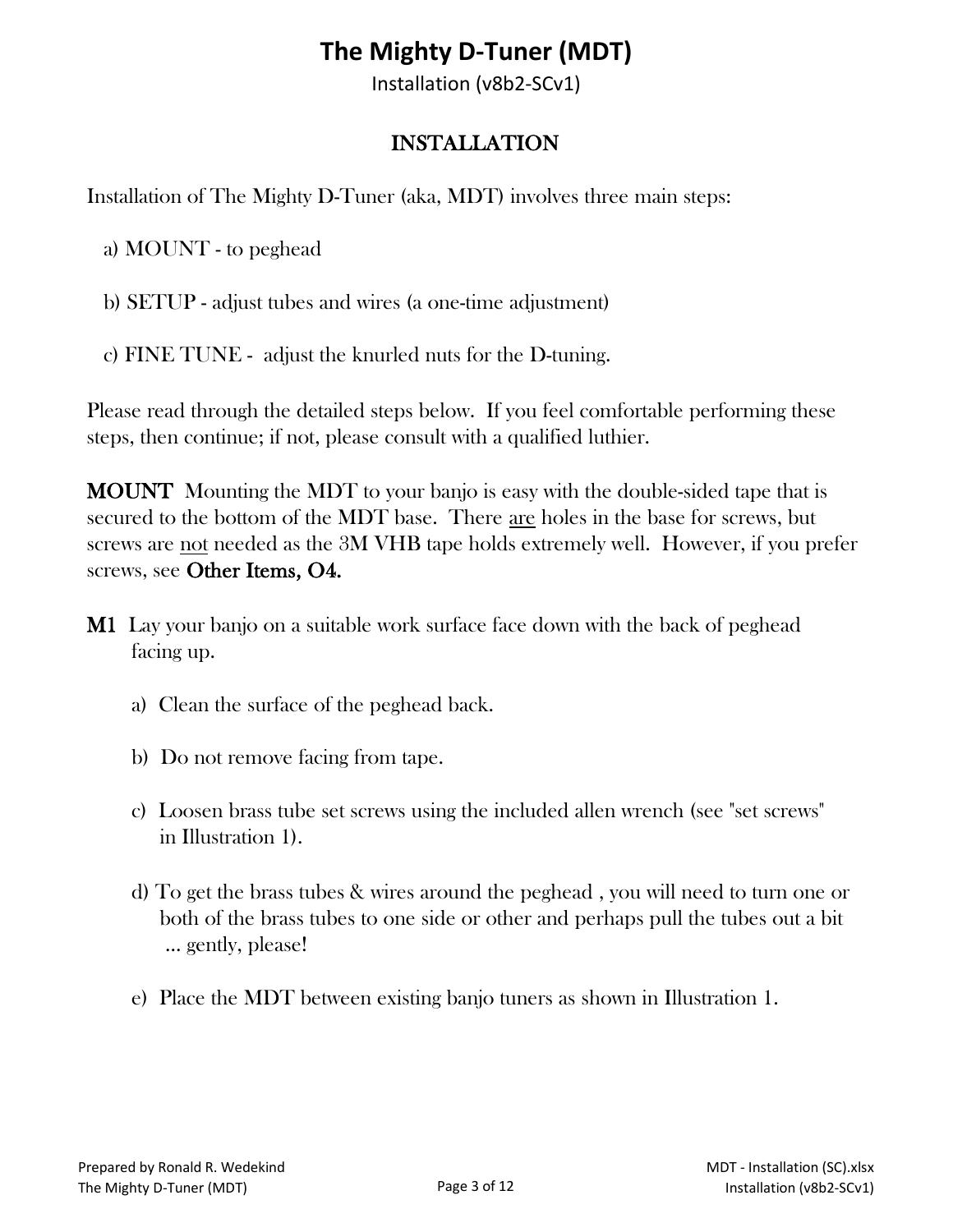Installation (v8b2-SCv1)



Illustration 1 – Double-Cut (Fiddle or Stelling? See Other Items, O1)

- M2 Adjust position of the MDT so that,
	- a) The MDT buttons are an equal distance (X inches and Y inches) from the other tuner buttons.
	- b) The MDT is centered and square with the banjo peghead; see Illustration 1.
- M3 Mark the location on the peghead with masking tape or other spacing technique so that, when you do step M4, you can put the MDT back in the same location.
- M4 Tilt the long side of the MDT (nearest top of peghead) up slightly … just enough to peel off the thin facing material from the double-sided tape on the bottom of the MDT base.
- **M5** Tilt the MDT back in exactly the same location as it was in step M2. The tape won't give you a second chance, so do this carefully!
- M6 Press the MDT down on peghead (no need to press hard). The 3M VHB tape will hold the MDT securely right away, but will bond to full strength in about 72 hours.

Your MDT is mounted! If this mounting did not go well and you'd like to start over, see Other Items, O3.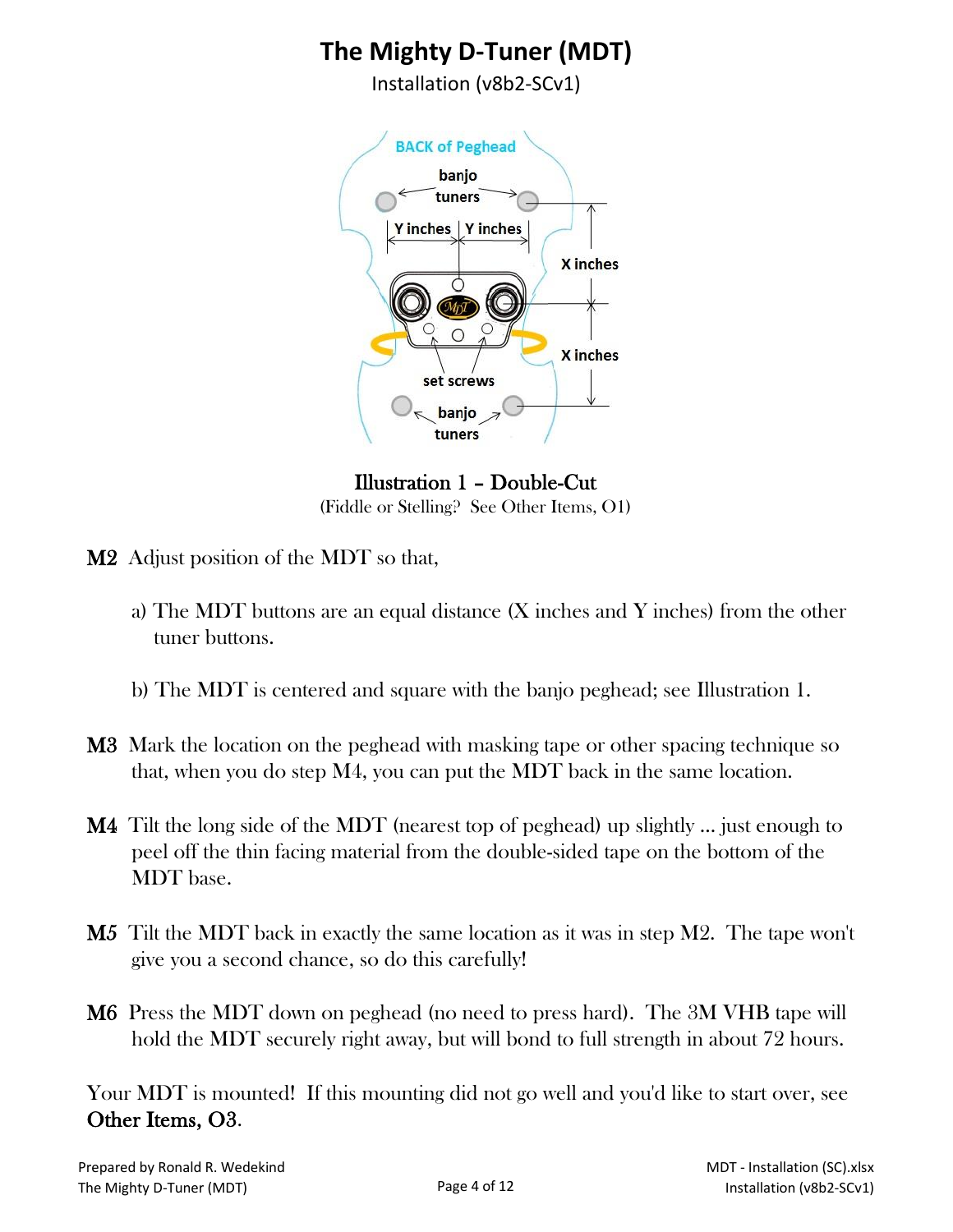Installation (v8b2-SCv1)

SETUP From this point on, there will be instructions involving clockwise" and "counterclockwise" ... see Illustration 2 to confirm understanding of these terms. And let's abbreviate them as CW (clockwise) and CCW (counter-clockwise). Please note that CW and CCW apply here as you look at the BACK of the peghead.



The following steps explain how to connect the hooked ends of the tuner wires to the banjo strings ... and configure the MDT to "fit" your particular banjo. Enclosed with the MDT is a staple (if you lose it, you can use one from a staple gun in your tool box). The purpose of the staple is to control separation of the 2nd and 3rd strings as they are tightened up to pitch. Finally, please leave the MDT buttons secured until instructed to move them.

- S1 Loosen the 2nd and 3rd strings and slide them out of the banjo nut slots. Dip enclosed toothpick into plastic bag of graphite and apply to slots; replace strings into slots, and tighten just a bit.
- S2 Slide the brass tubes gently into the MDT as far as they will go and lean them gently toward the nut and (if possible) resting on the peghead. At the same time, guide the wires from each brass tube so that they go under the 2nd and 3rd strings.
- S3 Place the enclosed staple over the loose (2nd and 3rd) strings near the brass tubes and wires ... then tighten the strings just enough to keep the staple from falling off. Note that the staple should be near the center of the strings between the nut and the string tuning peg; see Illustration 3.
- S4 Ensure that each MDT wire is under the string nearest that wire's brass tube and then connect the hooked end over the farthest string; the hooked end of each MDT wire should be pointing down toward the peghead.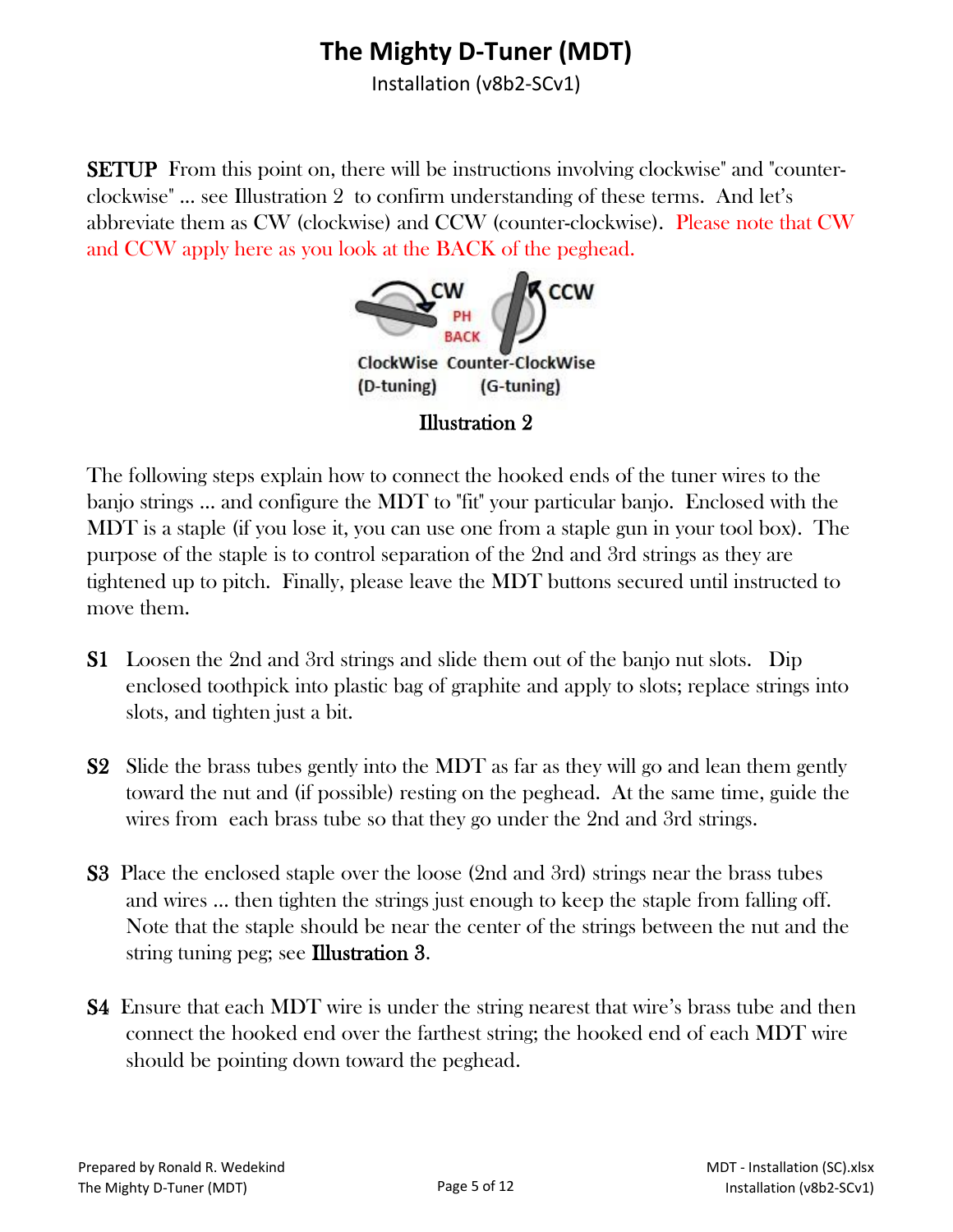Installation (v8b2-SCv1)

S5 Tighten the 2nd string a little ... then the 3rd string a little ... then back to 2nd string, etc. Note that the staple and strings will move back and forth as you alternate tightening the strings.

 Continue this alternate tightening until the strings are roughly at the D-tuning pitch (2nd at A and 3rd at  $F#$ ); the staple -- along with 2nd and 3rd strings -- should now be centered on the peghead; see Illustration 3.



The following steps explain how to position the brass tubes and tighten the set screws.

- S6 Remove toothpicks securing buttons and turn both buttons to the full CCW (G-tuning) position. Do NOT turn the knurled nuts.
- S7 Pull one brass tube (easy does it) out of the base until all slack in the MDT wire is taken up; pull firmly, but be careful that the staple doesn't fall out. It's ok to rest the brass tubes on the peghead face.
- S8 Using the included 1/16" allen wrench, gently tighten the set screw holding the brass tube (see Illustration 1 for location of set screw). Do not crank it hard … it needs only to hold the brass tube firmly in position.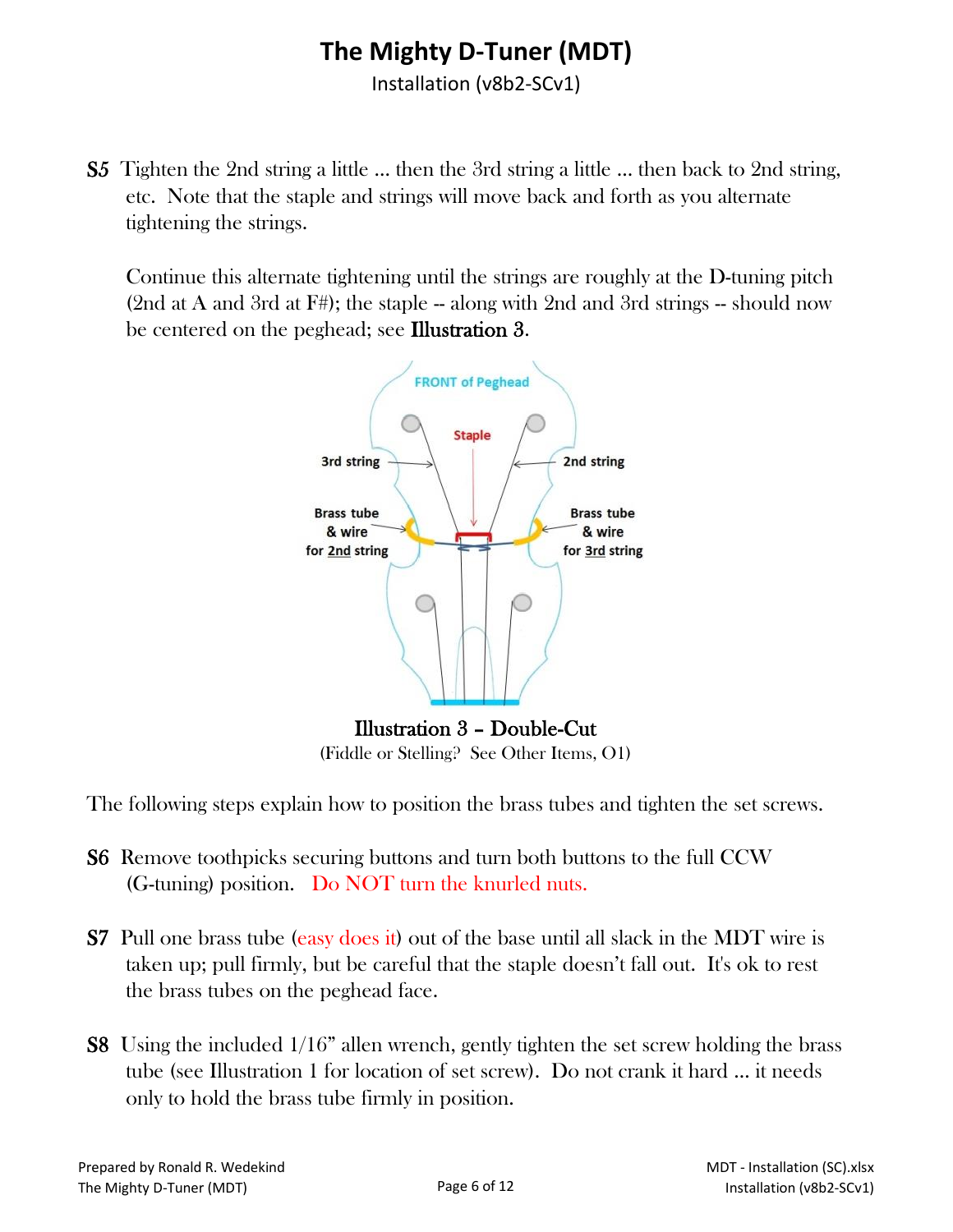Installation (v8b2-SCv1)

- S9 Repeat steps S6 and S7 with the other brass tube.
- S10 Remove the staple (needle nose pliers work well) and check the strings: the "target" is for the strings to fit inside the staple (approx 3/8") and then have no more than a half inch separation when the staple is removed.

 If you notice a lot of movement of the 2nd or 3rd strings outward when the staple is removed, you may not have pulled all the slack out of the brass tube wires; this may require repositioning of the brass tubes.

 If you think this is so, then loosen the strings(s) and set screw(s) and repeat steps S1 – S10.

S11 Now turn both buttons to the full CCW (G-tuning) position and tune all strings to the standard G-tuning. Setup is done!

FINE TUNE The following instructions could get a little confusing at first because there will be two MDT items to turn: the buttons, and the knurled nuts (located between the buttons and the peghead) ... and each may have to be turned clockwise (CW), or counterclockwise (CCW); please review Illustration 2. Be sure that:

a) The MDT buttons are turned to the full CCW (G-tuning) position.

b) The banjo is tuned to the standard G-tuning and all strings are in tune.

Given this, turning the buttons CW should already approximate the "D-tuning" (3rd string at F# and 2nd string at A); what remains is to "fine tune" the MDT so that the F# and A are right "on". Fine-tuning is accomplished using the knurled nuts.

Turning the nuts CW raises the D-tuning string pitch, while turning the nuts CCW lowers the D-tuning string pitch. The nuts should be adjusted only when the buttons are rotated fully CCW (G-tuning) position;

BUT, do NOT turn a knurled nut more than one half (1/2) turn without also turning the button back and forth from stop to stop.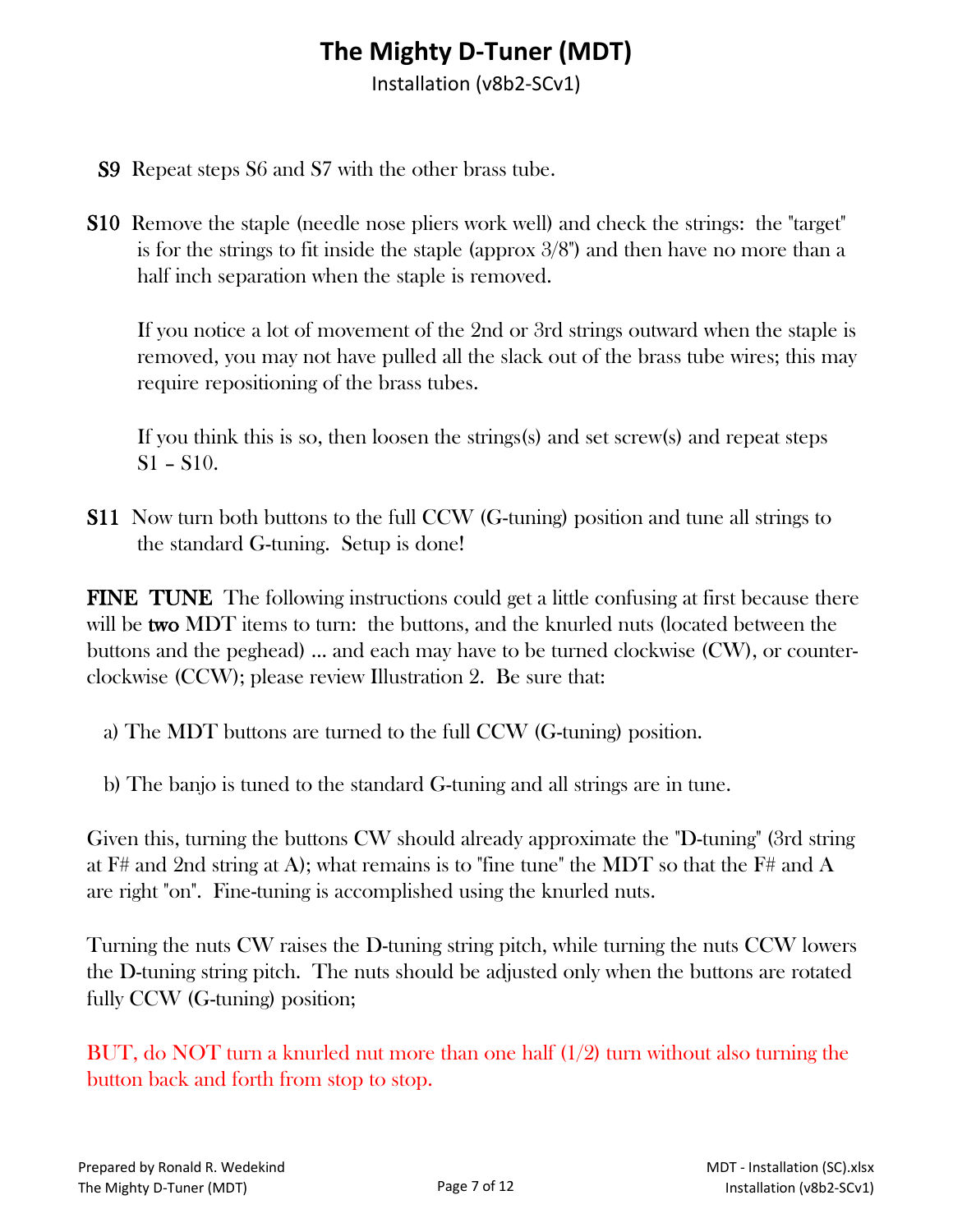Installation (v8b2-SCv1)

F1 Turn the MDT buttons CW (the "D tuning" position) ... pluck each string to hear their pitch. The pitch of each string should be close to the F# and A, but may be high or low.

 At this point, if the pitch of one of the strings is too low, then the brass tube for that string probably needs to be pushed "IN" a tiny bit. To re-adjust the brass tube(s), loosen string(s), loosen tube set screw(s), and go back to Setup, steps S1 – S11.

F2 Assuming MDT buttons are turned CW and a D-tuning note is too high … turn button full CCW (G-tuning) and then turn the knurled nut a little bit CCW.

 If note is now too low ... turn button full CCW and then turn the knurled nut a little bit CW. Then, turn the button back and forth … and check string pitch again.

Turn a knurled nut only when its button is in full CCW (G-tuning) position.

 Repeat a few times to get a "feel" for how the adjustment works. Perform this process until you reach the correct pitch on each string for the D-tuning. Of course, turning the buttons fully CCW should bring you back to the G-tuning ... with both strings in perfect pitch!

 Finally, please realize that sometimes conditions change and one or both of the D-tuning notes might be "off" a bit … no problem, do step F2 to fine tune again (making sure -- first -- that the banjo is tuned properly in the G-tuning).

Your MDT is now tuned and ready to go. If you have questions or need assistance, please don't hesitate to contact me ... enjoy and improvise at will!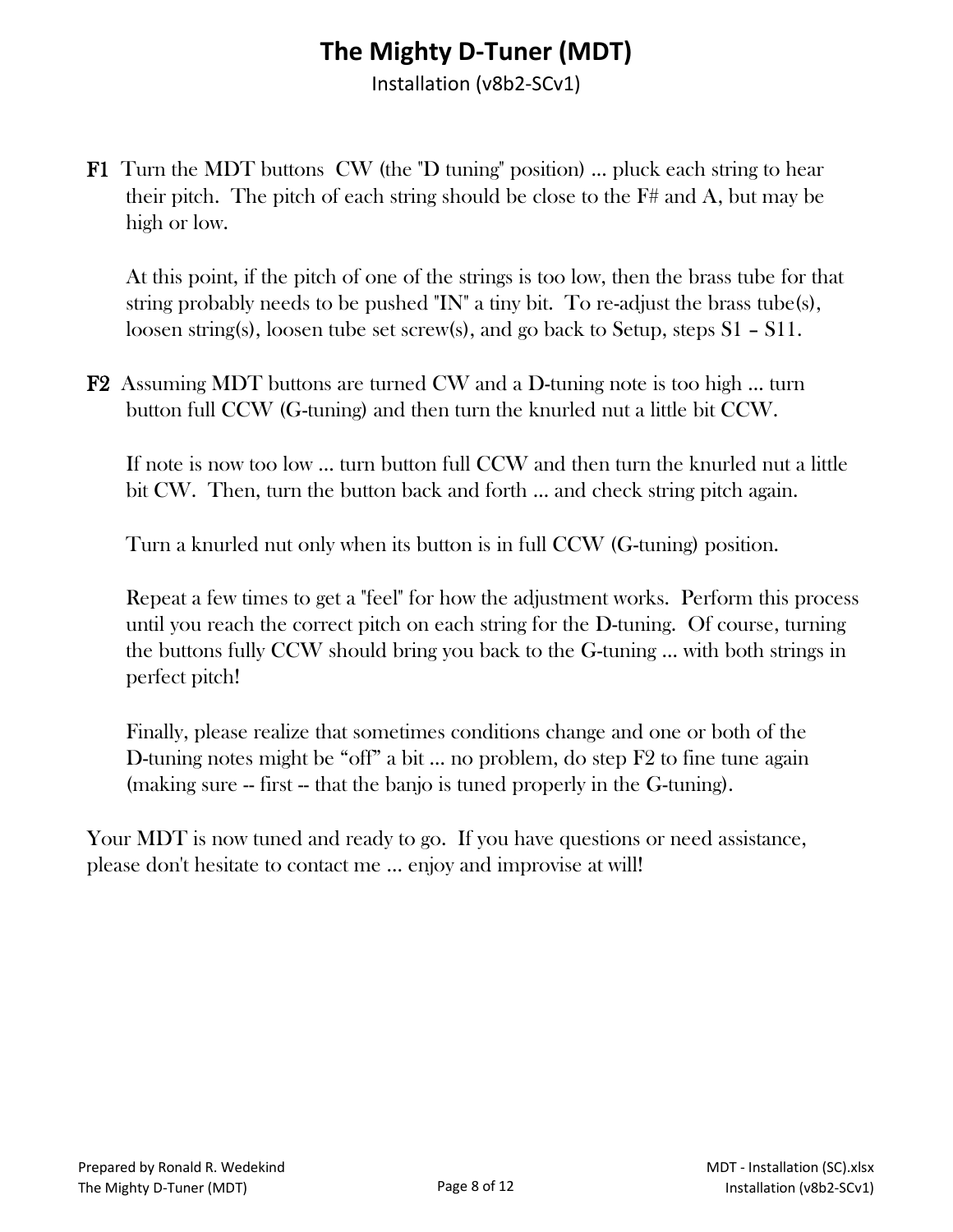Installation (v8b2-SCv1)

OTHER ITEMS Here are a few items you may find interesting or useful.

O1 Mounting on Fiddle and Stelling (for steps M1, M2, S3, S5, S7).



#### O2 Changing Banjo Strings.

Change banjo strings in the usual manner ... except before tightening the 2nd and 3rd strings to pitch, make sure that the MDT wires are located and hooked as described in S5 above: each MDT wire should be under the nearest string and the hooked end over the farthest string. The hooked end of each MDT wire should be pointing down toward the peghead.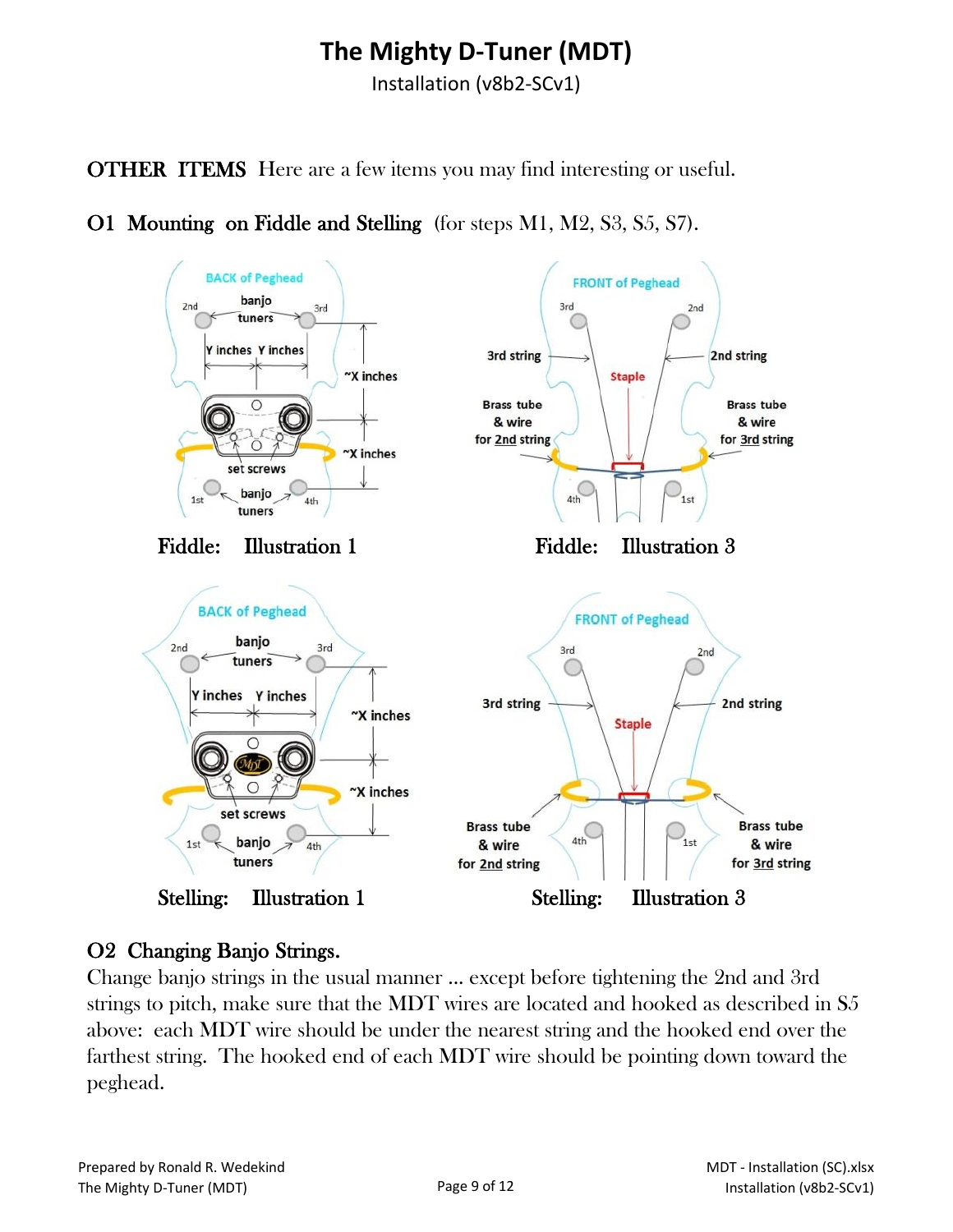Installation (v8b2-SCv1)

#### O3 Removing the Tape-Mounted MDT.

If you wish to remove the MDT from your banjo -- to start over with a new tape patch (an extra patch is provided) ... or some other reason -- stand your banjo upright on the floor with tuner buttons facing you. With your fingers holding the peghead, use thumbs to push UP (toward top of peghead) on the MDT buttons; sitting in a chair while doing this is good. Your push should be firm and steady, but no violence!. The MDT will gradually "tip" over and can be carefully pulled off. Portions of the tape may tear and remain on the peghead ... use fingernails to carefully pull it up and peal it off. The 3M VHB tape should leave no residue.

#### O4 Mounting the MDT with Screws.

This can be done; however, it may be best to contact me for pointers before attempting.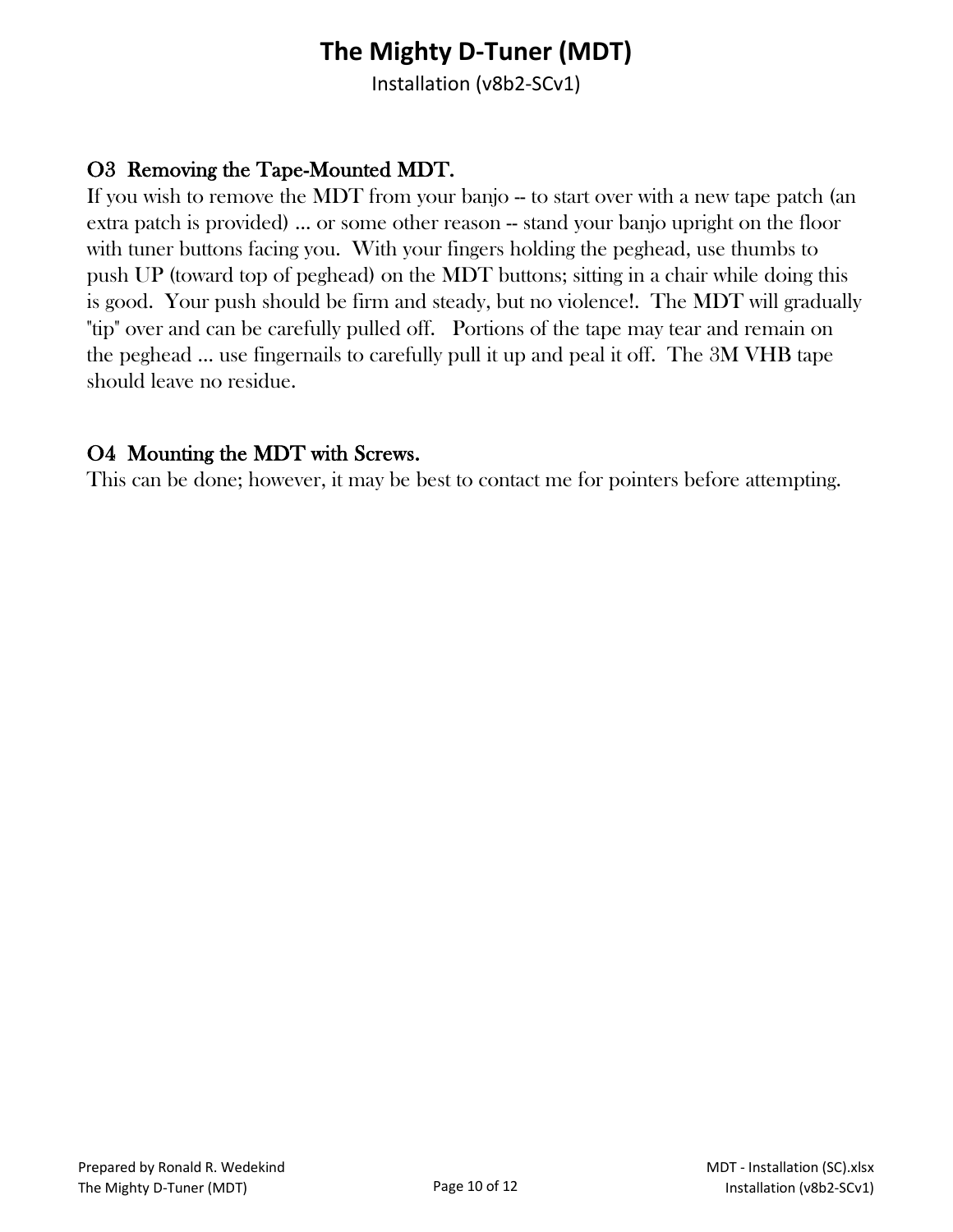The Adams Template (v2e-SCv1)

The Adams Template was invented by a long-time friend and outstanding banjo man, Bill Adams. Bill wanted a technique to ensure an exact peghead location for the Mighty D-Tuner; the result is a very clever template. The following shows how to make and use the template.

#### Template Purpose: Ensure Exact MDT Mounting Location

You can use the illustration below to make an MDT Adams Template. It is best to use a material that has a thickness of at least 1/16" so that the MDT "pivot" edge will not slip when tilting the MDT; e.g., a piece of cereal box might be ok, but a regular piece of paper is not; flat rubber faucet gasket material is great! Cut a template in roughly the shape shown. The dimension 1-27/32" is important so that the template "holds" the MDT securely, but other aspects of the shape are not as important.



These instructions assume that you are following the detailed mounting instructions found in the MDT Installation document, M1 through M5. The instructions on this page replace M3 only.

- M3 a) Position the MDT as specified in M1 and M2 and then fit the MDT Adams Template around it (Illustration 1a).
- M3 b) Secure the "paddle" of the MDT Adams Template to the peghead with masking tape or a C-clamp. If using a C-clamp, be sure the pressure points have suitable soft coverings so as not to damage the peghead. Also, tighten the C-clamp only enough so that the template does not move!